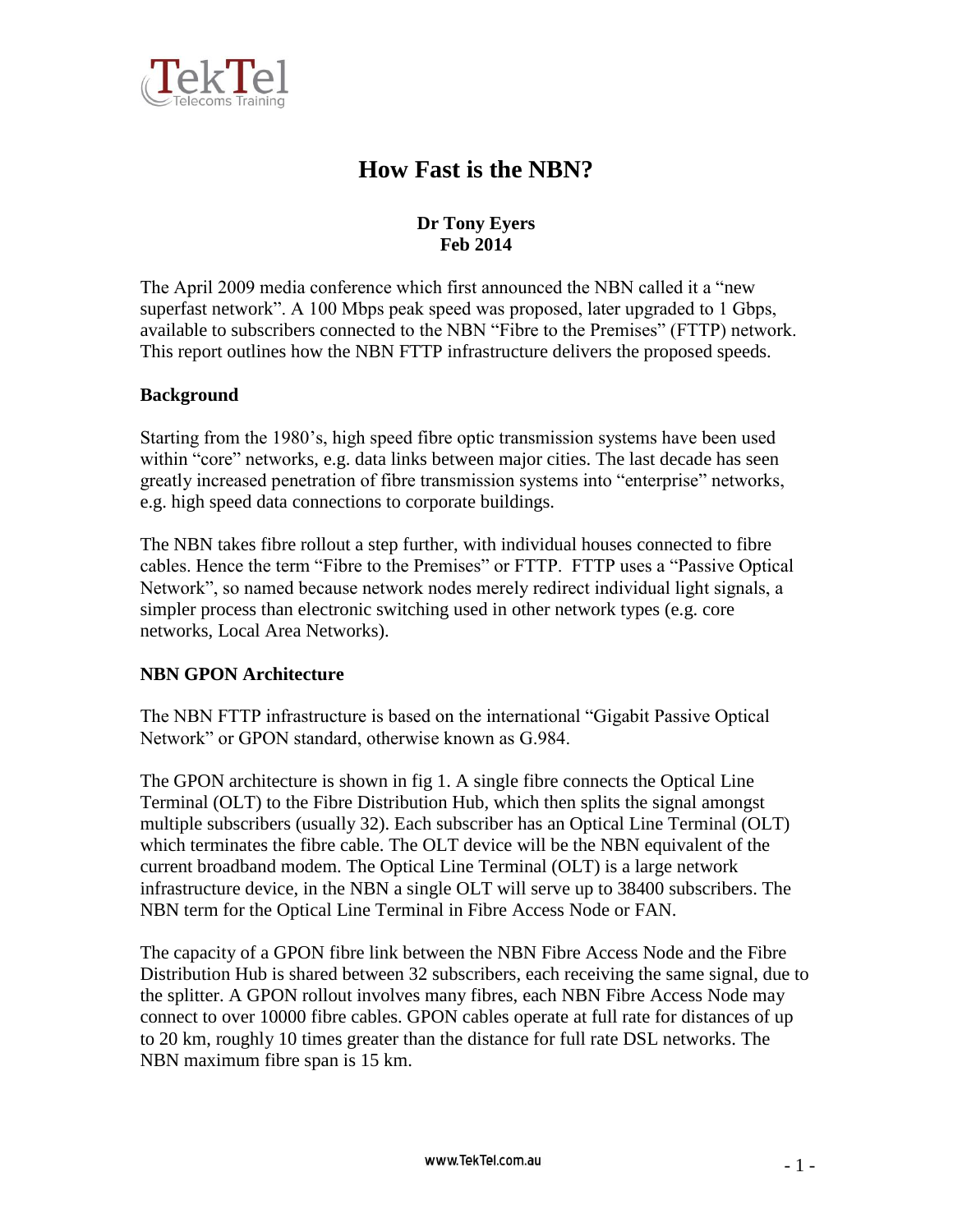



Fig 1: GPON Architecture

### . **GPON Speed**

The NBN data rates are determined by the GPON infrastructure, which provides 2.488 Gbps downstream (from the network to the subscriber), 1.2 Gbps upstream. This GPON capacity is shared between 32 users.

If all 32 subscribers were active, and the GPON capacity was shared equally between them (both scenarios unlikely), then the per subscriber downstream data rate would be around 77 Mbps. In practice, the GPON capacity would be shared unequally. Given the 2.488 Gbps downlink capacity, individual subscriber peak rates of either 100 Mbps or 1 Gbps are therefore achievable.

Hence the GPON FTTP infrastructure meets the NBN 100 Mbps/1Gbps peak rate objectives.

A key GPON feature is the relatively high uplink capacity, 1.244 Gbps between 32 subscribers, as compared to the 1 Mbps uplink for current ADSL2+ services. This GPON uplink capacity is reflected in the higher speed plans offered by NBNCo, e.g. 100 Mbps downlink/40 Mbps uplink, 1 Gbps downlink/400 Mbps uplink.

## **XG-PON – the NBN upgrade**

The next version of the GPON standard, known as XG-PON, provides 10 Gbps downstream, 2.5 Gbps upstream. This is a four fold increase in downstream capacity compared to GPON, and, like GPON, the capacity is shared between 32 subscribers.

The XG-PON standard was finalised in 2010, which also saw successful field trials by US operator Verizon. GPON and XG-PON can both be carried on the same fibre cable,